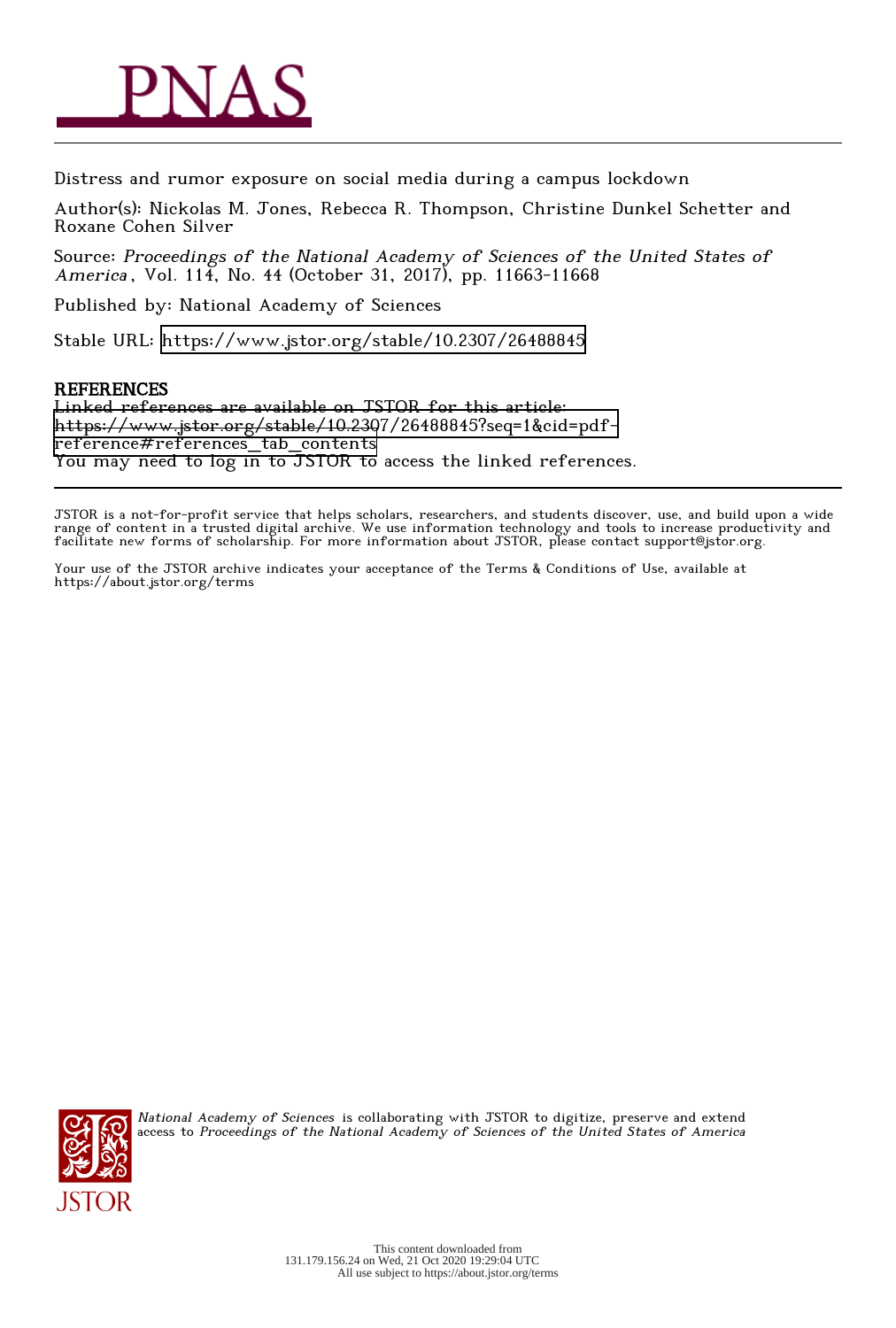

# Distress and rumor exposure on social media during a campus lockdown

# Nickolas M. Jones<sup>a</sup>, Rebecca R. Thompson<sup>a</sup>, Christine Dunkel Schetter<sup>b</sup>, and Roxane Cohen Silver<sup>a,c,d,1</sup>

<sup>a</sup>Department of Psychology and Social Behavior, University of California, Irvine, CA 92697-7085; <sup>b</sup>Department of Psychology, University of California,<br>Los Angeles, CA 90095-1563; 'Department of Medicine, University of Ca Irvine, CA 92697

Edited by Susan T. Fiske, Princeton University, Princeton, NJ, and approved September 25, 2017 (received for review June 2, 2017)

During crisis events, people often seek out event-related information to stay informed of what is happening. However, when information from official channels is lacking or disseminated irregularly, people may be at risk for exposure to rumors that fill the information void. We studied information-seeking during a university lockdown following an active-shooter event. In study 1, students in the lockdown  $(n = 3,890)$  completed anonymous surveys 1 week later. Those who indicated receiving conflicting information about the lockdown reported greater acute stress [standardized regression coefficient  $(b)$  = 0.07;  $SE = 0.01$ ; 95% confidence interval (CI), 0.04, 0.10]. Additionally, those who reported direct contact with close others via text message (or phone) and used Twitter for critical updates during the lockdown were exposed to more conflicting information. Higher acute stress was reported by heavy social media users who trusted social media for critical updates ( $b = 0.06$ ,  $SE = 0.01$ ; 95% CI, 0.03, 0.10). In study 2, we employed a big data approach to explore the time course of rumor transmission across 5 hours surrounding the lockdown within a subset of the university's Twitter followers. We also examined the patterning of distress in the hours during the lockdown as rumors about what was happening (e.g., presence of multiple shooters) spread among Twitter users. During periods without updates from official channels, rumors and distress increased. Results highlight the importance of releasing substantive updates at regular intervals during a crisis event and monitoring social media for rumors to mitigate rumor exposure and distress.

rumor | crisis event | Twitter | lockdown | social media

Since 2000, active shooter events in the United States have<br>been on the rise and often result in higher casualty counts when they occur in educational institutions compared with other settings (1). Crisis events like these are often accompanied by deficits of credible information as authorities attempt to piece together the facts of the unfolding events. As a consequence, individuals caught in the wake of the crisis are left vulnerable to rumors and conflicting information from unofficial communication channels they trust. Despite a robust scientific literature on the circumstances in which rumors are generated (2–4) and transmitted (5, 6), little is known about the psychological correlates of exposure to rumors during crisis events. When rumors proliferate during dangerous and uncertain situations, what impact do they have on people who receive and believe them?

Crisis events are often ambiguous in nature, and when uncertainty is high, appraisals of threat among individuals caught in their path can be heightened (7). This, in turn, may instigate informationseeking behavior as a way of reducing situational uncertainty  $(8, 9)$ and consequently the psychological distress such uncertainty engenders (10). In the past, this information seeking led people to their radios and televisions to acquire critical updates from official channels. However, when a crisis unfolds, people now increasingly acquire critical updates from social media (e.g., Twitter; refs. 11– 15), along with traditional media channels (16).

Moreover, when information from official channels is irregular or lacks new information, uncertainty and information-seeking behavior are likely sustained. As a result, people may also turn to unofficial channels, such as social media, to mitigate their

discomfort. The challenge with social media as a resource for updates, however, is the lack of mechanisms for vetting the accuracy of the information being shared among users. This is particularly important because, as the rumor literature suggests, trust in an information source moderates whether rumors are believed and transmitted (17). In addition, once rumors begin to spread on social media, they are very difficult to undermine with updates or corrections (6).

What people see when they are exposed to media-based coverage of a crisis event has been studied previously in the context of collective traumas, such as terrorist attacks and natural disasters that affect many people and occur without warning (16). Large studies of representative US samples demonstrate that, among other variables, repeated indirect, media-based exposure to collective traumas is associated with event-related distress, even when controlling for pretrauma media habits and preexisting mental health conditions (18, 19). For example, in a study following the Boston Marathon bombings (BMB), researchers found that 6 or more hours of BMB-related media use was associated with higher acute stress than was direct exposure to the bombings (18). This relationship is thought to be at least partly driven by the transmission of graphic, event-related imagery via news coverage (16, 20). However, when images are not relevant or available, other content, like rumors or conflicting information, may also contribute to the distress individuals experience during a crisis.

We explored the role of rumors in two studies of a single university shooting, using multiple methods to characterize the community's response. In study 1, we examined psychological

## **Significance**

During active shooter events when danger is imminent and official information is disseminated inconsistently, ambiguity is high. In these situations, individuals may seek information from unofficial channels (e.g., social media), thereby exposing themselves to unverified information and rumors. In a study of students caught in a university-wide lockdown, we found that those who relied on social media for updates reported increased exposure to conflicting information. Moreover, those who trusted what they read reported greater distress. Then, using a big-data analysis of Twitter data spanning ∼5 hours surrounding the event, we demonstrated that rumor transmission tracks with community-level negative emotion during gaps in official communication. Officials should monitor social media channels to mitigate the negative impact of rumors during collective traumas.

The authors declare no conflict of interest.

This article is a PNAS Direct Submission.

This open access article is distributed under [Creative Commons Attribution-NonCommercial-](https://creativecommons.org/licenses/by-nc-nd/4.0/)[NoDerivatives License 4.0 \(CC BY-NC-ND\)](https://creativecommons.org/licenses/by-nc-nd/4.0/).

<sup>1</sup>To whom correspondence should be addressed. Email: [rsilver@uci.edu](mailto:rsilver@uci.edu).

<www.pnas.org/cgi/doi/10.1073/pnas.1708518114> **PNAS** PNAS | October 31, 2017 | vol. 114 | no. 44 | 11663–11668

Author contributions: N.M.J., C.D.S., and R.C.S. designed study 1; N.M.J. designed study 2; N.M.J., C.D.S., and R.C.S. performed research; N.M.J. contributed new reagents/analytic tools; N.M.J. and R.R.T. analyzed data; and N.M.J. and R.C.S. wrote the paper, with input from R.R.T. and C.D.S.

This article contains supporting information online at [www.pnas.org/lookup/suppl/doi:10.](http://www.pnas.org/lookup/suppl/doi:10.1073/pnas.1708518114/-/DCSupplemental) [1073/pnas.1708518114/-/DCSupplemental](http://www.pnas.org/lookup/suppl/doi:10.1073/pnas.1708518114/-/DCSupplemental).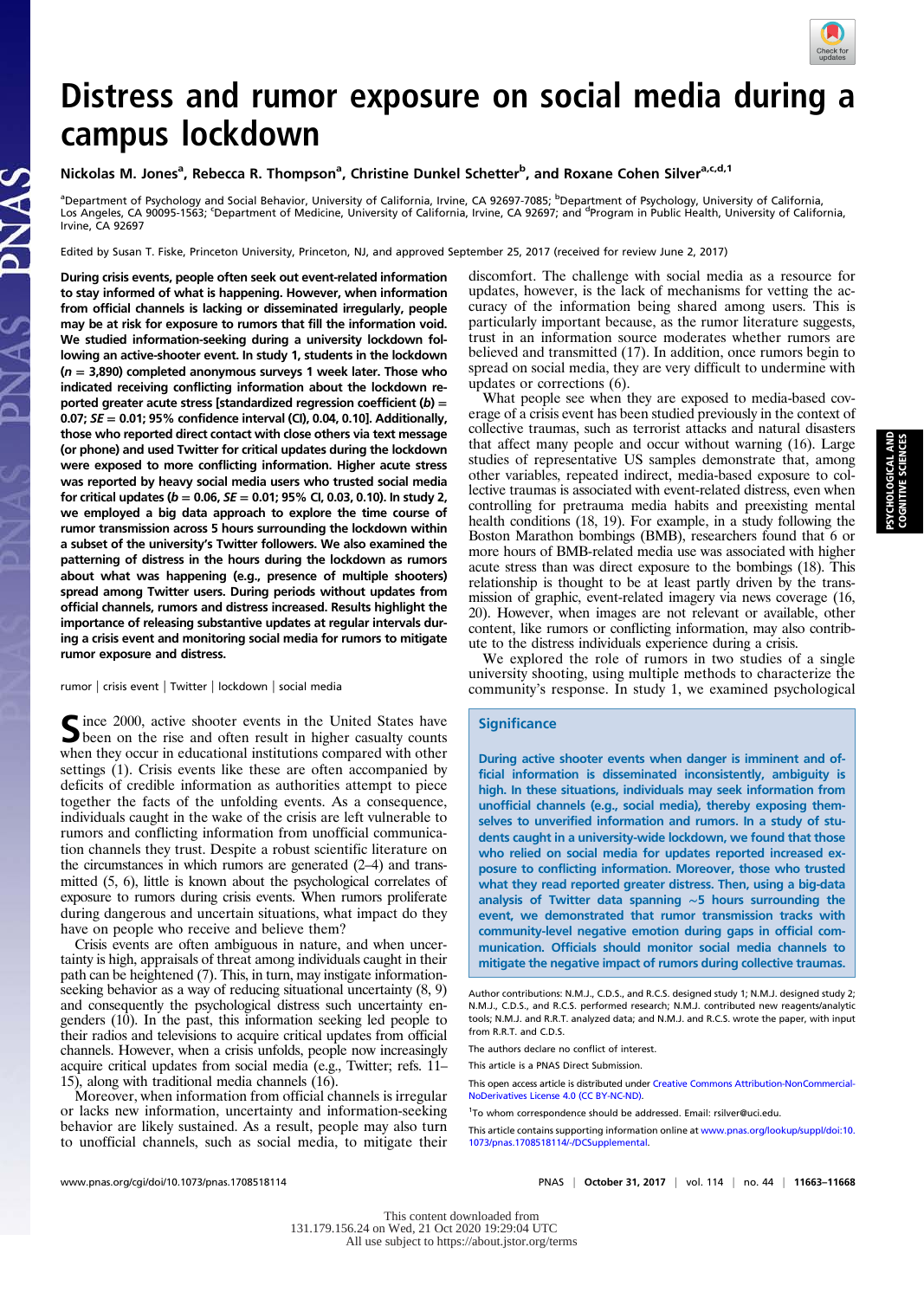|  |  |  |  |  |  |  |  |  | Table 1. Correlates of acute stress among students in the lockdown |  |  |  |  |  |  |  |
|--|--|--|--|--|--|--|--|--|--------------------------------------------------------------------|--|--|--|--|--|--|--|
|--|--|--|--|--|--|--|--|--|--------------------------------------------------------------------|--|--|--|--|--|--|--|

|                                              | Model 1, $n = 3.162^{\dagger}$                 |                 |          | Model 2, $n = 2.696^{\dagger}$                |                 |         |  |
|----------------------------------------------|------------------------------------------------|-----------------|----------|-----------------------------------------------|-----------------|---------|--|
| Variables                                    | $b(95% \text{ Cl})$                            | SE <sub>b</sub> | t        | $b(95% \text{ Cl})$                           | SE <sub>b</sub> | t       |  |
| Completion week                              | $-0.05(-0.08, -0.01)*$                         | 0.01            | $-3.10$  | $-0.08(-0.13, -0.03)*$                        | 0.02            | $-3.23$ |  |
| Gender                                       |                                                |                 |          |                                               |                 |         |  |
| Female $= 0$                                 |                                                |                 |          |                                               |                 |         |  |
| Male                                         | $-0.37(-0.44, -0.29)$ **                       | 0.03            | $-10.27$ | $-0.36(-0.44, -0.29)$ **                      | 0.03            | $-9.30$ |  |
| Other                                        | $0.48(0.16, 0.80)$ *                           | 0.16            | 2.98     | $0.44(0.08, 0.80)$ *                          | 0.18            | 2.44    |  |
| Age                                          | $-0.01(-0.05, 0.01)$                           | 0.01            | $-0.93$  | $-0.001(-0.01, 0.01)$                         | 0.004           | $-0.32$ |  |
| Prior shooting exposure                      | $0.17(0.08, 0.26)$ **                          | 0.04            | 3.85     | $0.21(0.12, 0.31)$ **                         | 0.04            | 4.48    |  |
| Prior trauma-violence, war, other            | $0.13(0.10, 0.17)$ **                          | 0.01            | 8.07     | $0.15(0.10, 0.19)$ **                         | 0.02            | 7.09    |  |
| Department affiliation, none $= 0$           | $0.10(0.03, 0.18)$ *                           | 0.03            | 2.86     | $0.10(0.02, 0.18)$ *                          | 0.04            | 2.53    |  |
| Lockdown event exposure                      | $0.09(0.05, 0.12)$ **                          | 0.01            | 5.00     | $0.05(0.02, 0.07)$ **                         | 0.01            | 4.00    |  |
| Alone, with others $= 0$                     | $-0.11(-0.21, -0.01)*$                         | 0.05            | $-2.25$  | $-0.11(-0.22, -0.01)*$                        | 0.05            | $-2.14$ |  |
| Exposure to conflicting information          | $0.07(0.04, 0.10)$ **                          | 0.01            | 4.28     | $0.08(0.04, 0.12)$ **                         | 0.02            | 4.14    |  |
| Count of traditional media use               | $0.01(-0.02, 0.05)$                            | 0.01            | 0.85     | $0.01(-0.03, 0.05)$                           | 0.02            | 0.40    |  |
| Count of contact with friends/family         | $0.13(0.10, 0.17)$ **                          | 0.01            | 7.21     | $0.09(0.06, 0.12)$ **                         | 0.01            | 6.70    |  |
| Count of social media use                    | $0.07(0.03, 0.10)$ **                          | 0.01            | 3.99     | $-0.15(-0.28, -0.03)*$                        | 0.06            | $-2.42$ |  |
| Social media trust                           |                                                |                 |          | $-0.06(-0.15, 0.01)$                          | 0.04            | $-1.55$ |  |
| Social Media Use $\times$ Social Media Trust |                                                |                 |          | $0.06(0.03, 0.10)$ **                         | 0.01            | 3.66    |  |
| Model statistics                             | $F(13, 3, 148) = 43.02, P < 0.001; R^2 = 0.15$ |                 |          | $F(15, 2,680) = 33.31, P < 0.001, R^2 = 0.15$ |                 |         |  |

 $*P < 0.05$ ;  $*P < 0.001$ ; all regression coefficients are standardized.

<sup>+</sup>Sample sizes vary across models due to missing data.

distress and correlates of communication-channel use among 3,890 students at a major university in the United States who were under a protracted lockdown (∼2 hours) during an active shooter event in which critical updates from officials were infrequent. In study 2, we employed a big data approach to explore the time course of rumor transmission and patterning of distress during the lockdown.

## Study 1

Data were collected using a Qualtrics survey software link emailed on the researchers' behalf by the university administration to all enrolled students 7 days after the shooting. Students reported their distress about the lockdown by responding to items on a standardized multi-item measure of acute stress (21). Respondents also indicated the communication channels from which they acquired information and critical updates during the lockdown, including direct contact from close others (e.g., phone calls and texts from friends and/or family), traditional media (e.g., radio, television, online news), and social media (e.g., Twitter, Facebook, Snapchat, Reddit, Instagram). For every communication channel students used, they reported how much they trusted it for critical updates about the shooting and lockdown. To capture exposure to rumors during the lockdown, students reported the overall extent to which they received conflicting information about the details of the lockdown across all communication channels they used.

Results indicated that exposure to conflicting information was associated with acute stress related to the lockdown, after controlling for several relevant covariates (Table 1). Traditional media use was not associated with acute stress, but direct contact with close others and social media use were each associated with greater acute stress. We then examined whether trust in these communication channels moderated their respective relations with distress. No moderating effect was found for trust in direct contact with close others. However, greater acute stress was reported by heavy social media users who trusted social media for critical updates (Fig. 1). In addition, students who acquired critical updates via text messages from close others or via Twitter reported increased exposure to conflicting information compared to those who did not rely on these channels (Table 2).

## Study 2

Because students in this first study who used Twitter reported increased exposure to conflicting information, in study 2 we examined the time course of community-level rumor generation and virality (i.e., degree to which rumors were circulated) among a subset of Twitter users who followed two official university Twitter accounts. Using R (22), we connected to Twitter via its Application Programming Interface (API) on the day of the lockdown and downloaded a list of the most recent 13,000 public followers of the university's primary and emergency response Twitter accounts. Two weeks later, we downloaded the most recent 200 tweets from each follower. Because tweets were timestamped, we constrained our analysis to tweets generated in the hour leading up to the initial 911 call until the second hour after the lockdown was lifted, segmenting time into 15-min blocks. Each tweet in this frame was tagged if it contained a rumor, defined as a statement verified to be blatantly false following the incident. To capture community-level distress about the lockdown, we devised an R script to automatically tag tweets referencing the lockdown



Fig. 1. Association between count of social media channels used during the lockdown and acute stress, moderated by level of trust in social media.

11664 <sup>|</sup> <www.pnas.org/cgi/doi/10.1073/pnas.1708518114> Jones et al.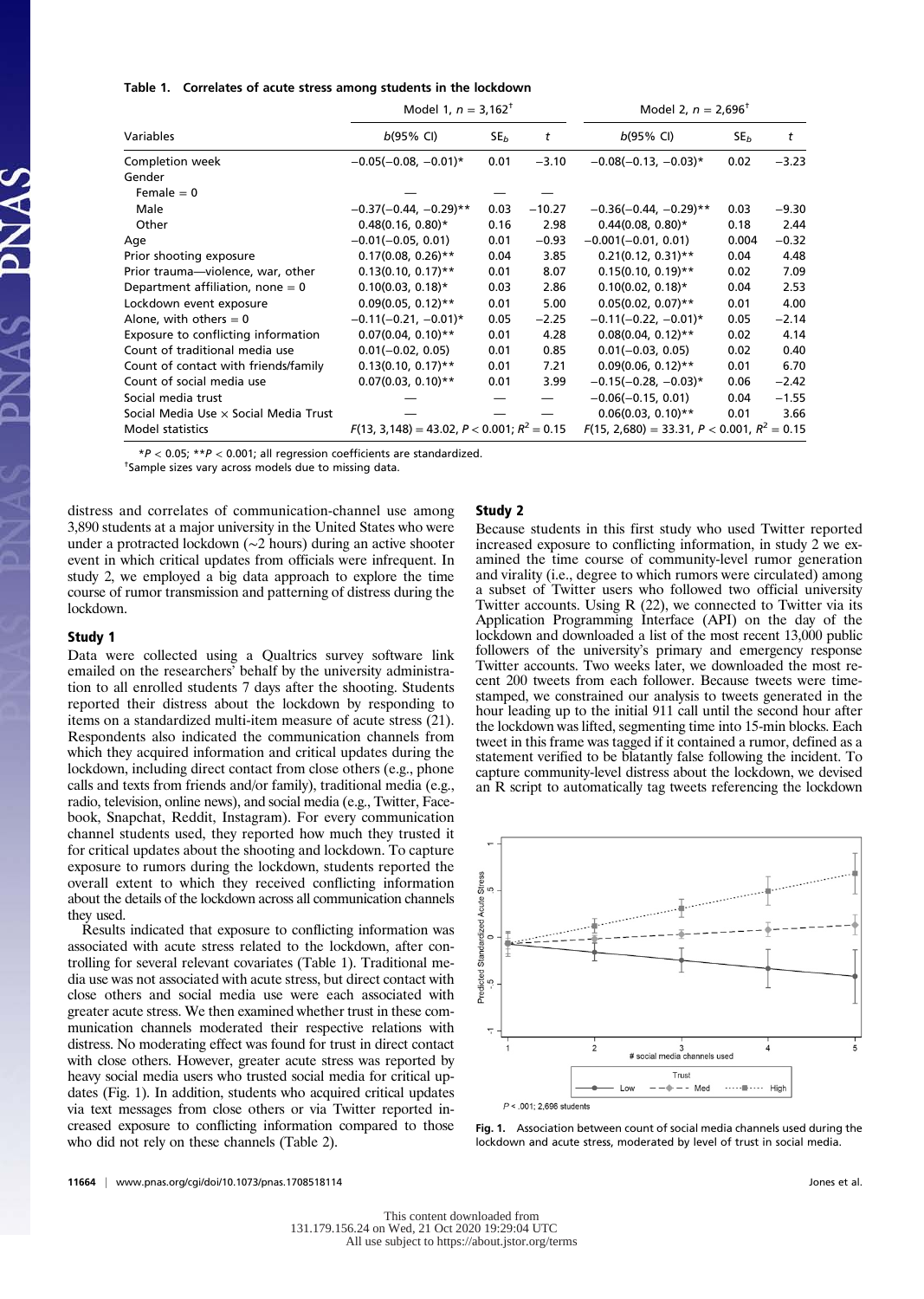incident (for a similar method, see ref. 23) and those containing negative emotion words using the Linguistic Inquiry and Word Counter (LIWC) negative emotion dictionary (24). For example, tweets about the lockdown that also contained words such as "distress" or "afraid" were tagged to reflect event-related negative emotions. Tagging tweets in this way allowed us to calculate a count of rumor tweets, as well as calculate the proportion of tweets with event-related negative emotions in each 15-min segment over time. We then overlaid the official campus alerts sent to all university students during the same time frame [\(Table S1\)](http://www.pnas.org/lookup/suppl/doi:10.1073/pnas.1708518114/-/DCSupplemental/pnas.201708518SI.pdf?targetid=nameddest=ST1).

Within the corpus of tweets generated around the lockdown time frame (Fig. 2), 38 rumors were identified ( $M_{\text{reduced count}} = 179$ ,  $SD = 427$ ; min = 0, max = 2,299). Viral rumors (i.e., those retweeted most frequently) involved descriptions of a nonexistent white male suspect and his movements. Other rumors involved claims of multiple deaths and warnings of multiple shooters at several locations on campus (Table 3). As depicted in Fig. 2, the bulk of rumors were generated during the 90-min gap in communication from campus officials after the first lockdown alert and continued consistently until a second campus alert was disseminated to remind students about the lockdown. Although the number of rumors decreased after the second alert, the virality of the few rumors that were generated in the time block after a third alert (again regarding the lockdown) far exceeded any rumor tweet in the preceding blocks (Fig. 3). It is not clear why the rumors in this block went viral, but it might have been due to more people becoming aware of the situation and wanting to pass information on to others. Although we cannot directly link them together, event-related negative emotions tracked almost identically with rumor virality consistently across time (Fig. 3). These findings suggest that the virality of rumors may be implicated in the transmission of distress during a crisis.

## **Discussion**

Prior research on rumors demonstrates that situational ambiguity, high importance, and anxiety are necessary conditions for rumor generation (2–4). Consistent with this work, our findings indicate that during crisis events, when critical updates from official channels are irregular, rumors proliferate. Individuals who are caught in the path of a crisis event are often left feeling helpless and without situational control (25), which can lead people to see patterns in the information obtained that are not present (e.g., via illusory pattern perception; ref. 26). In addition, situational stress

Table 2. Communication channels students consulted during the lockdown and their independent associations with exposure to conflicting information ( $n = 3,393$ )

| Variables                           | $b(95% \text{ Cl})$                           | <b>SE</b> <sub>h</sub> | t       |
|-------------------------------------|-----------------------------------------------|------------------------|---------|
| Direct contact                      |                                               |                        |         |
| Text message from<br>a campus group | $0.41(0.34, 0.48)$ **                         | 0.03                   | 11.49   |
| Text message from<br>a friend       | $0.29(0.16, 0.42)$ **                         | 0.06                   | 4.58    |
| Text message from<br>family         | $0.09(0.01, 0.18)$ *                          | 0.04                   | 2.16    |
| Phone call from a<br>friend         | $-0.09(-0.17, -0.01)*$                        | 0.04                   | $-2.15$ |
| Phone call from<br>family           | $-0.03(-0.12, 0.05)$                          | 0.04                   | $-0.81$ |
| Social media                        |                                               |                        |         |
| Twitter                             | $0.08(0.01, 0.14)$ *                          | 0.03                   | 2.49    |
| Facebook                            | $0.07(-0.002, 0.14)^{\dagger}$                | 0.03                   | 1.90    |
| Snapchat                            | $0.03(-0.04, 0.11)$                           | 0.03                   | 0.90    |
| Instagram                           | $0.01(-0.06, 0.07)$                           | 0.03                   | 0.15    |
| Reddit                              | $0.07(-0.02, 0.16)$                           | 0.04                   | 1.52    |
| Model statistics                    | $F(10, 3,382) = 25.28, P < 0.001, R^2 = 0.07$ |                        |         |

 $*P < 0.05$ ;  $*P < 0.001$ ;  $^{\dagger}P = 0.057$ ; all regression coefficients are standardized.

may interfere with information processing via inhibited executive functioning (e.g., working memory, self-regulation processes; ref. 27). Taken together, these effects may diminish the myriad cognitive processes necessary for scrutinizing the veracity of unique and repeated information (28), such as content propagated on social media platforms during a crisis. This causal chain likely plays a role in increasing the potency of rumor exposure during potentially threatening and ambiguous crisis situations.

To mitigate this problem, we offer several recommendations. First, emergency officials should disseminate frequent updates to the affected population, in real time. In the context of a school shooting, repeated alerts have been found to increase the perception of urgency among participants who received them (29), a factor necessary for eliciting swift and appropriate action. Although we cannot explicitly test whether more frequent updates from official



Fig. 2. Time course of rumor generation, event-related negative emotions, and campus alerts in the hours before, during, and after the lockdown.

Jones et al. PNAS <sup>|</sup> October 31, 2017 <sup>|</sup> vol. 114 <sup>|</sup> no. 44 <sup>|</sup> 11665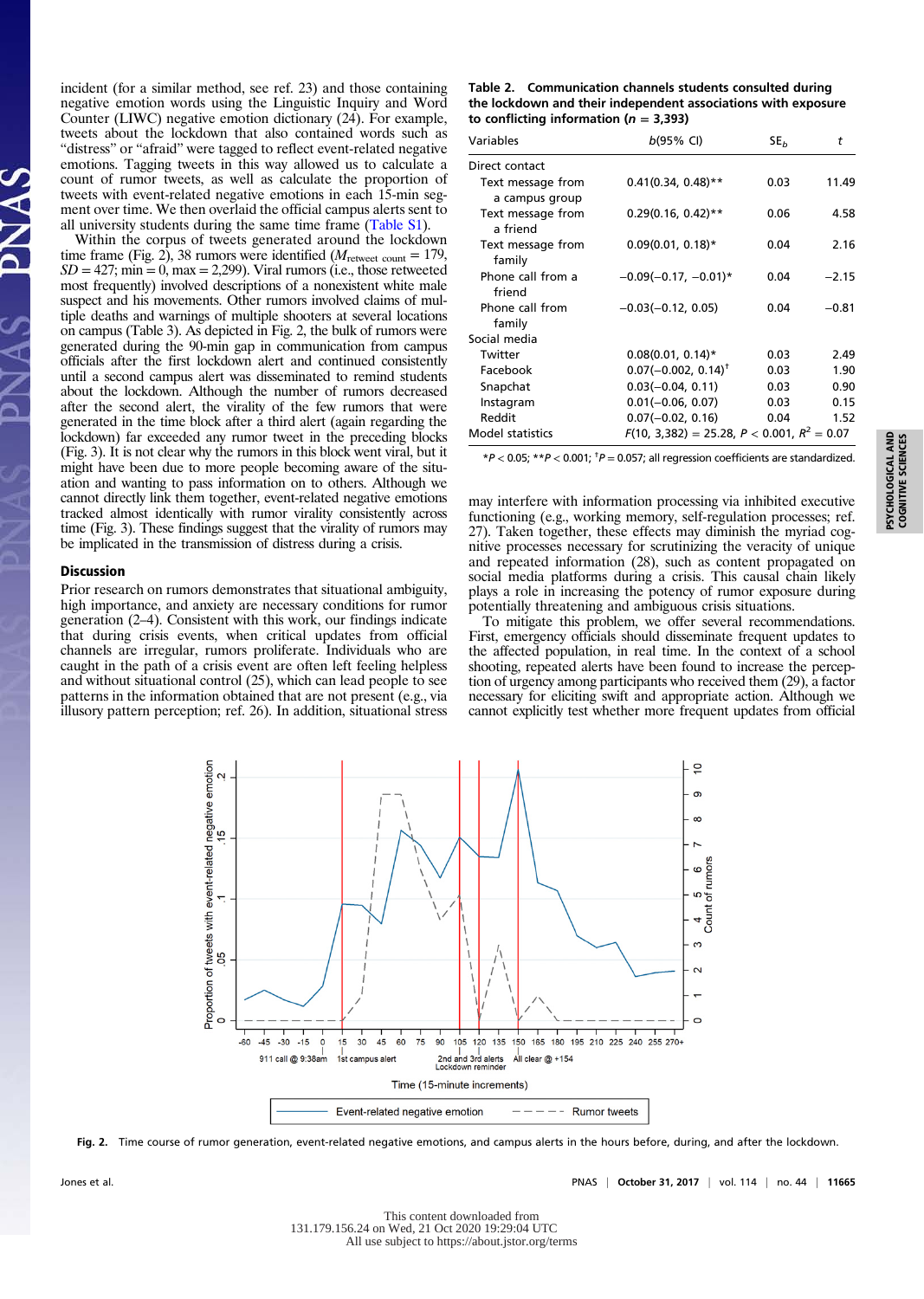

Fig. 3. Time course of rumor virality, event-related negative emotions, and campus alerts in the hours before, during, and after the lockdown.

channels would have mitigated rumors and distress using the data we collected, crisis communication scholars posit that regular communications from emergency management officials are essential for mitigating uncertainty and rumors after a crisis (30). For example, as part of their response to a mass shooting at a shopping mall in Munich, Germany, local police urged the public via press conferences and social media to resist speculation about the attack and directly addressed rumors on social media as they became aware of them (31). Despite false reports of additional shootings in the city and the overall lack of clarity about what was happening during the citywide lockdown, police chose to maintain transparency and constant contact with the public throughout the ordeal, a strategy likely appreciated by the public (32). Had the Munich police remained silent, however, the budding rumors about shootings in other city locations would have likely filled the information void. As communities learn to manage active shooter crises and other emergencies, crisis communications like those employed by the Munich police department will be prudent to put in place.

Second, critical updates disseminated to the public should include new information, when possible. However, when new information is not available, updates should be tailored to reduce situational uncertainty (33), thereby mitigating distress and rumors (30). Additionally, emergency management officials should attempt to counter the impact of rumors that arise during crisis situations by monitoring social media channels and encouraging individuals to keep a healthy skepticism about information coming from unofficial channels.

Furthermore, we believe the news media, which play a critical role in informing the public during crisis events (30), must share the responsibility for disseminating accurate information. The importance of this point is illustrated by the examples of conspiracy theories propagated on social media (and other channels) that resonate with individuals psychologically attuned to alternative narratives (34). Although seemingly benign, conspiracy theories can lead people to deny that acts of horror, like the 9/11 terrorist attacks and the Sandy Hook Elementary School massacre, occurred at all. Consequently, denial narratives born from inconsistencies in news reporting can directly and negatively impact the individuals in communities devastated by these events (35).

Although we examined the correlates of unofficial communicationchannel use in our analyses in study 1, we acknowledge the important role of official channel use during a crisis. Unfortunately, because 96% of respondents in our sample indicated consulting official channels, and roughly 92% indicated trusting these channels somewhat or strongly, the lack of variation precluded our ability to include these variables in our statistical models. Also, we are unable to determine whether participants actively sought—or

| Text of retweeted rumors                                                                                                                                              | No. retweets |
|-----------------------------------------------------------------------------------------------------------------------------------------------------------------------|--------------|
| Description of perpetrator(s)                                                                                                                                         |              |
| [user omitted] per scanner [university name omitted] suspects are male and female white<br>male approx 6 ft tall                                                      | 103          |
| [user omitted] [university omitted] shooting 2 victims per [university name omitted]<br>newsroom campus on lockdown shooter described as 6ft white male wearing black | 859          |
| [user omitted] police search for 6foot white male dressed in all black after two people<br>shot dead at [university name omitted]                                     | 1.096        |
| Warnings of multiple shooters and victims                                                                                                                             |              |
| [user omitted] multiple shooters on campus right now make sure to get into a safe place                                                                               | 9            |
| [user omitted] wtf multiple shooters people on stretchers 5 helicopters in the air im<br>literally so scared right now                                                | 9            |
| [user omitted] 2 confirmed victims down multiple shooters on the loose been almost<br>30 min still not caught                                                         | 15           |

# Table 3. Example rumors and their virality

11666 <sup>|</sup> <www.pnas.org/cgi/doi/10.1073/pnas.1708518114> Jones et al.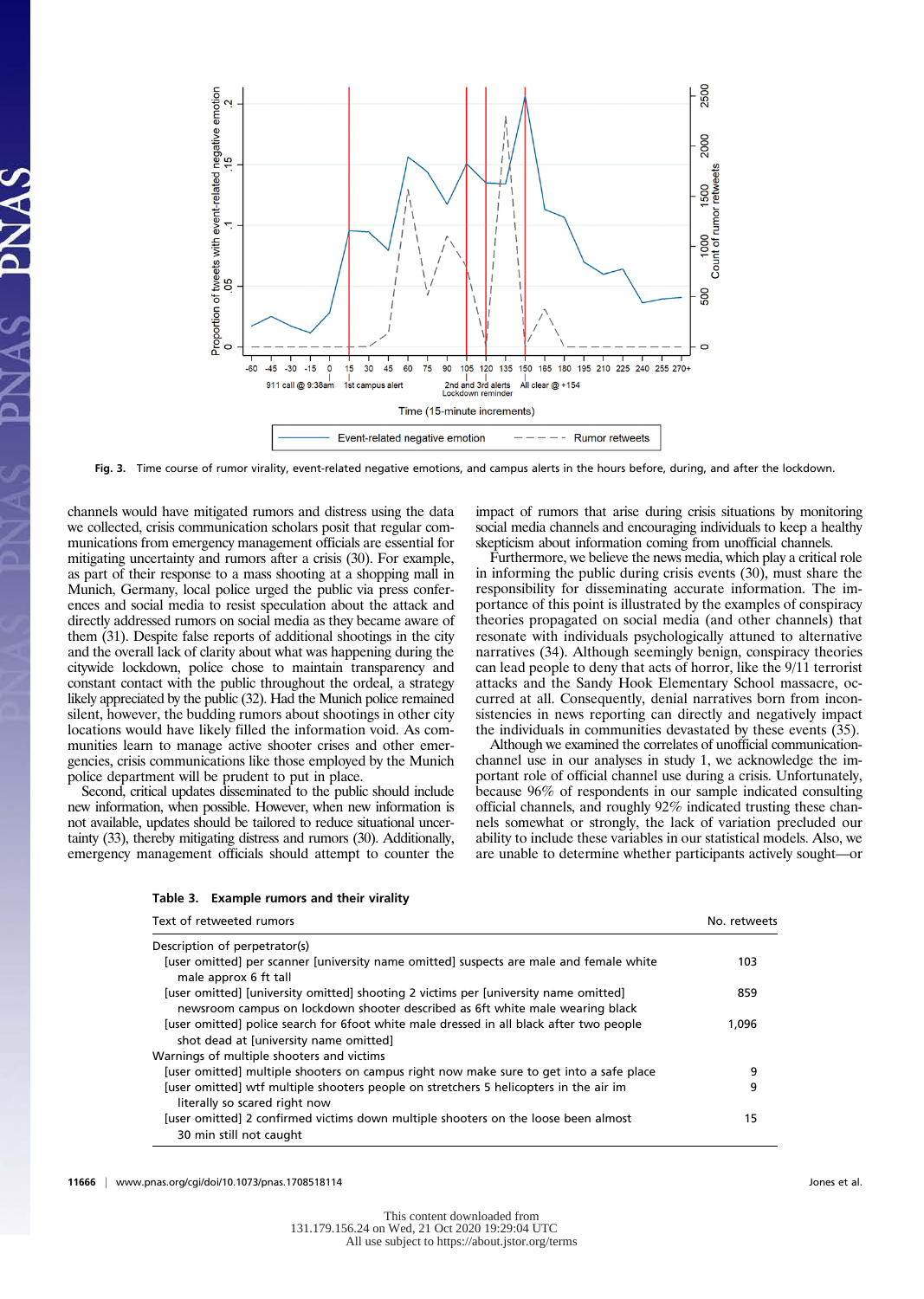were passively exposed to—information from different channels. During the lockdown, participants may have sought information (especially during the 90-min gap in communication from campus officials) by accessing news sites and social media, or they might have sent text messages to friends and family to see if they knew any details. However, students could have simultaneously received unsolicited messages via social media or text during this event, in which case their receipt of information could be considered passive. An additional limitation of study 1 was that data collection occurred retrospectively (albeit soon after the event), and we did not employ real-time data collection methods during the lockdown (e.g., ecological momentary assessment), which would have been valuable for assessing exposure to conflicting information and distress responses. To compensate for this, we collected archival Twitter data—before, during, and after the lockdown—from thousands of users in study 2, providing supplemental data that occurred in real time. This supplemental analysis of Twitter data fostered additional depth to our understanding of the crisis event we studied.

### Conclusion

Exposure to rumors and conflicting information that arise out of the ambiguity of a crisis may have negative consequences for the people who receive and believe them. Moreover, the extent to which people trust the channels through which unofficial and conflicting information flow may exacerbate distress. Rumor generation during ambiguous crisis events is certain to continue. Therefore, social scientists should study the psychological impact of rumor exposure using methodological triangulation to understand the dynamic contextual features of and community responses to these events. Doing so will help to better elucidate the function and impact of crisis-related communications, or the lack thereof, on distress responses. Science on crisis communications and the media can be an ally in this challenging set of tasks.

## Materials and Methods

#### Study 1.

Sample and procedures. Beginning 7 days after the campus shooting, undergraduate and graduate students were invited to complete an anonymous, internet-based survey via a system-wide email sent on the researchers' behalf by the university administration. The survey was fielded to all 40,339 students listed in the university system. A reminder email was sent out a week later to bolster student participation. Participants who clicked the link to the survey were presented with an initial screen indicating that the purpose of the survey was to study the impact of the campus shooting; informed consent was obtained from all individuals included in the study. Participants were asked to complete the survey without consulting others and were instructed to answer items as honestly as possible. Participants were also presented with contact information for the lead researchers and the campus counseling center and encouraged to call or visit the center if they felt a need to speak with someone about their feelings regarding the incident. Data were collected up to 29 days following the shooting, with the majority of responses (92%) collected within 16 days postevent. The participation rate was ~18% (n = 6,540). Of these, 3,890 (~60%) students reported having been in the lockdown; between 2,696 and 3,393 of these students had complete information on variables across analyses in study 1. Of the 3,051 students who provided ethnicity data, nearly 40% identified as European American, roughly 30% identified as Asian American, and 14% identified as Latino American; the remainder identified as multiracial/ethnic (8.6%), African American (2.7%), or other (6%). All procedures for this study were approved by the Institutional Review Board of the University of California, Irvine. Dependent variables.

Acute stress. Symptoms of acute stress were assessed using the Acute Stress Disorder Scale-5 (21), which is based on the Diagnostic and Statistical Manual of Mental Disorders, fifth edition (DSM-5; ref. 36). Respondents used a 5-point Likert-type scale ranging from 0 (not at all) to 4 (very much) to describe the extent to which they experienced each of 14 possible reactions "since the shooting and lockdown" (e.g., "Do you have distressing dreams about the lockdown/shooting?"). Responses were summed (range, 0–56) to create a continuous score for acute stress symptoms and to capture maximum variability in potential responses (37).

Conflicting information. Respondents were asked to indicate the extent to which they agreed with the statement. "I received conflicting information from different sources about the details of the shooting." Responses were measured on a 5-point Likert-type scale ranging from 0 (not at all) to 4 (a great deal). Because no valid information about the event was available to any students during the lockdown, this variable was used as a proxy for rumor exposure.

To validate this assumption, we examined responses to an open-ended survey item that asked "What particular parts of the event were most upsetting to you?" We used an R script to code each response for whether it mentioned the word "rumor." Those who mentioned rumors reported higher exposure to conflicting information (standardized  $b = 0.31$ ,  $SE = 0.04$ ,  $P < 0.001$ ). To further clarify what participants wrote about rumors, we examined the word pairs (i.e., bigram analysis) that occurred most commonly in the corpus of responses using a text analysis program called Meaning Extraction Helper (38). The four word pairs occurring most commonly were multiple shooter, rumor spread, rumor multiple, and rumor shooter. The words rumors and false information appeared in other responses with less frequency but were also present. Given that many respondents wrote at length, we also conducted a trigram analysis, which analyzes the most common occurrence of three words appearing together across responses. This analysis revealed that "rumor [of] multiple shooters" was the most common response.

### Independent variables.

Traditional media and online news. On a 3-point Likert-type scale ( $0 = not$  at all,  $1 =$  some of the time,  $2 =$  most or all of the time), respondents indicated receiving critical updates from radio, television, and online news sites (e.g., CNN, New York Times, TMZ). Responses for each of these channels were dichotomously coded ( $0 = not at all$ ,  $1 = at least some of the time$ ). They were aggregated to form a count of traditional media/online news sites used (range, 0–3).

Direct contact from close others. On a 3-point Likert-type scale  $(0 = not at all,$ 1 = some of the time,  $2 =$  most or all of the time), respondents indicated whether they received critical updates from a group text message from a campus student organization, a text message from a friend, a text message from a family member, a phone call from a friend, and a phone call from a family member. Responses for each of these channels were dichotomously coded ( $0 = not$  at all,  $1 =$  at least some of the time). They were aggregated to form a count of direct contact from close others (range, 0–5).

Social media. On a 3-point Likert-type scale ( $0 = not$  at all,  $1 =$  some of the time,  $2 =$  most or all of the time), respondents indicated whether they received critical updates from Twitter, Facebook, Snapchat, Reddit, and Instagram or some other platform not listed. Responses were dichotomously coded  $(0 = not at all, 1 = at least some of the time)$ . They were aggregated to form a count of social media channels used (range, 0–5).

Channel trust. For each communication channel students reported using, they were asked to rate how much they trusted it for information about the shooting and lockdown. These ratings were reported on a 5-point Likert-type scale ranging from 1 (strongly distrust) to 5 (strongly trust). That is, if students reported using Twitter, they were asked to rate how much they trusted it for information and critical updates. Trust ratings were averaged across each communication channel category to create a composite of trust for traditional media and online news ( $\alpha = 0.90$ ), direct contact from close others ( $\alpha = 0.89$ ), and social media ( $\alpha = 0.90$ ), respectively.

## Relevant covariates.

Prior school shooting experience. Respondents indicated whether or not they, or someone close to them, ever experienced a school shooting. A total of 16.11%  $(n = 611)$  reported previously having such an experience.

Prior trauma exposure. Respondents were asked whether they personally experienced a natural disaster (e.g., tornado, earthquake), community violence (e.g., shooting, civil unrest), combat during war, or any other form of violence before the shooting. Responses across these four items were summed and ranged from 0–4.

Affiliation with affected department. To capture psychological proximity to the department where the shooting took place, respondents reported their affiliation with the department. In all, 26.2% ( $n = 830$ ) indicated being affiliated with the department either by being a department major, minor, having taken classes in the department, or some other reason.

Lockdown event exposure. Respondents were asked to indicate whether they experienced each of 11 exposures to the lockdown (e.g., "I was in [building name omitted] when the shooting occurred"). Affirmative responses across these items were summed to create an index of event exposure. Responses ranged from 0 to 11 exposures.

Alone. Respondents indicated whether they were alone or with others during the lockdown. Responses were dummy coded such that if a student indicated being alone, he or she was coded with a 1.

Analytic strategy. Statistical analyses were conducted in Stata 14 (College Station, TX). A series of ordinary least-squares regression analyses were conducted to examine correlates of acute stress and exposure to conflicting information, respectively. Because a number of collective traumas were prominent in the media during data collection, we opted to control for survey completion week to account for the potential influence of these events on participant responses. We also included statistical controls for age and gender. Descriptive statistics for all model variables are reported in [Tables S2](http://www.pnas.org/lookup/suppl/doi:10.1073/pnas.1708518114/-/DCSupplemental/pnas.201708518SI.pdf?targetid=nameddest=ST2) and [S3.](http://www.pnas.org/lookup/suppl/doi:10.1073/pnas.1708518114/-/DCSupplemental/pnas.201708518SI.pdf?targetid=nameddest=ST3)

#### Study 2.

Twitter user selection. There are several challenges associated with searching for tweets in a geographic area using the Twitter API. Although Twitter does

Jones et al. PNAS <sup>|</sup> October 31, 2017 <sup>|</sup> vol. 114 <sup>|</sup> no. 44 <sup>|</sup> 11667